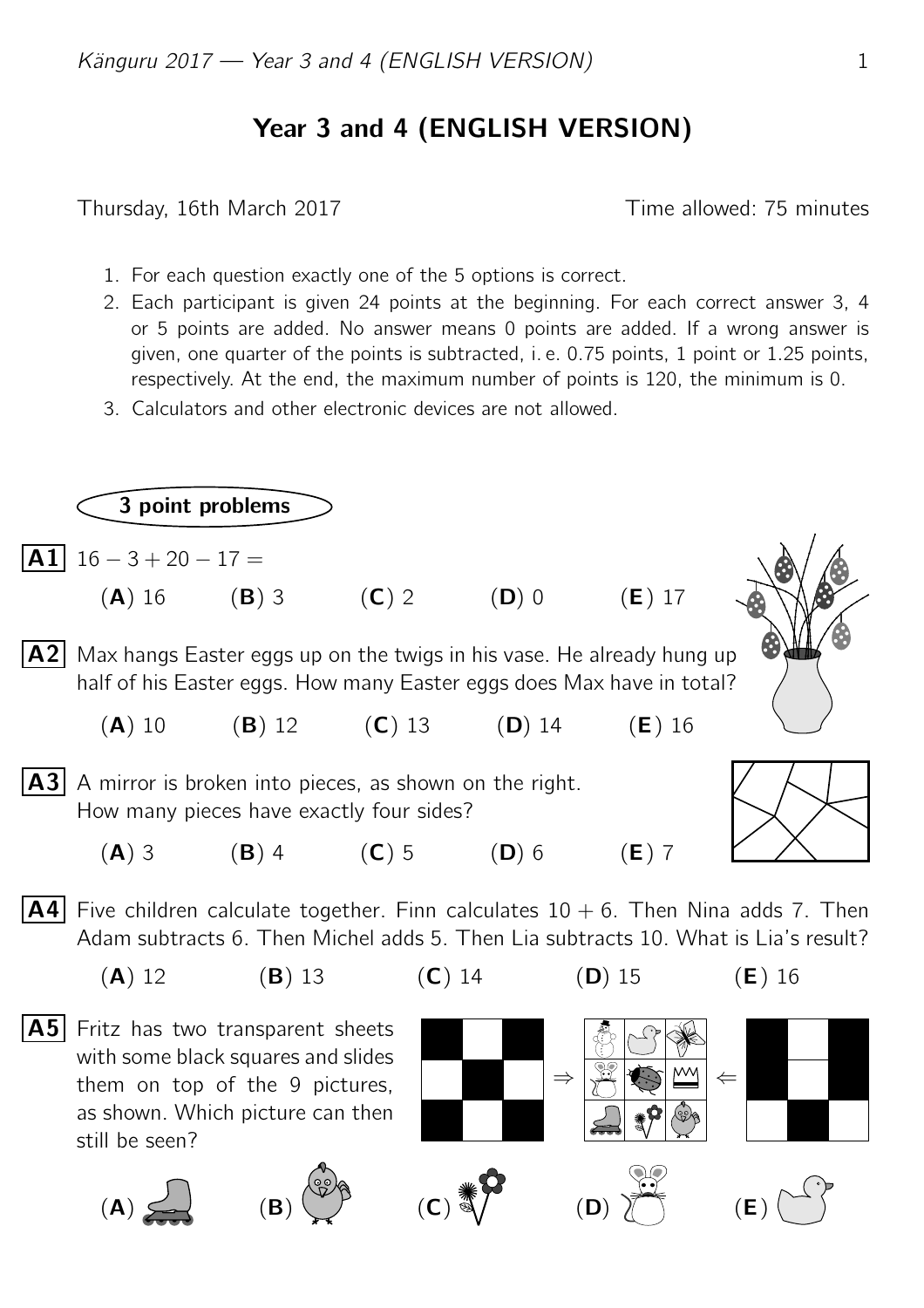

- $|B3|$  On Monday, 13 children signed up for the running team competition at the annual sports day. On Tuesday, another 19 children signed up. At least how many more children need to sign up so that teams with 6 children each can be formed?
	- (A) 1 (B) 2 (C) 3 (D) 4 (E) 5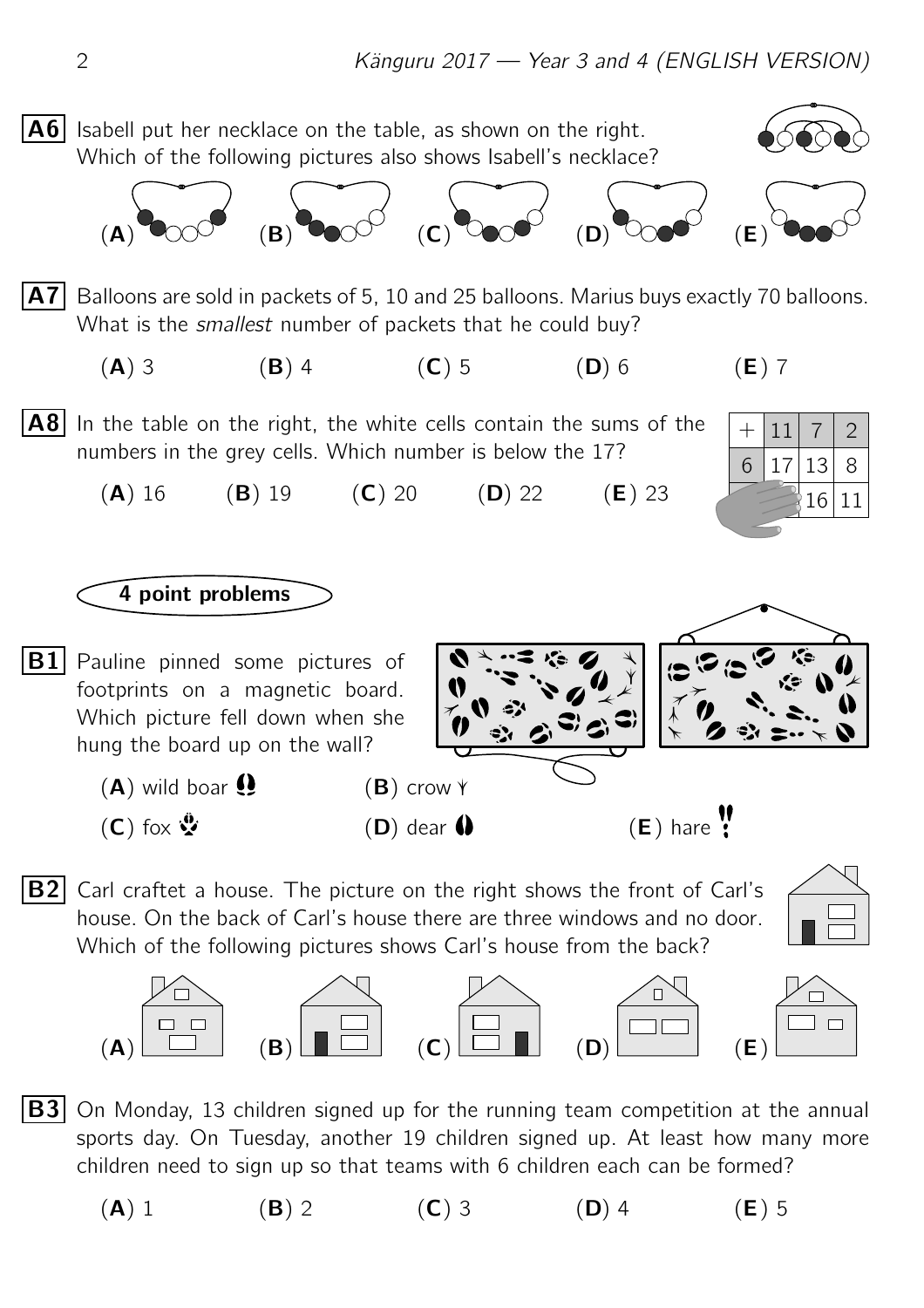**B4** Marlon folded a piece of paper and punched one hole in the paper. Now,

the unfolded paper has the 4 holes shown on the right. How could Marlon

have folded the paper?  $(A)$  (B)  $(A)$   $(B)$   $(A)$   $(C)$   $(C)$   $(C)$   $(D)$   $(C)$   $(D)$   $(C)$   $(E)$ **B5** On the fruit market, Zada bought 8 oranges and one melon. Silas bought 3 melons. They both paid the same. How many oranges have the same price as one melon? (A) 2 (B) 3 (C) 4 (D) 5 (E) 6 2 1 4 1 1 6 1  $\overline{2}$ 3 2 1 4 4 2 3 5 **B6** In the number square on the right there are 9 squares that consist of exactly 4 cells. For each of these 9 squares, Mary finds the sum of the 4 numbers. For example, for the bottom left square she obtains  $4 + 1 + 1 + 2 = 8$ . Which of the 9 sums is the largest? (A) 8 (B) 10 (C) 11 (D) 12 (E) 13  $|B7|$  Jette, Elias and Stella live in the same street. Jette Elias Stella  $\qquad \qquad$ 300 m 500 m They want to meet in their street, such that the sum of the distances that the three children have to walk is as small as possible. What is this smallest possible sum?  $(A)$  400 m  $(B)$  600 m  $(C)$  800 m  $(D)$  900 m  $(E)$  1000 m 1  $1 \mid 3$ 1  $3 | 4 | 1$ **B8** The picture on the right shows a group of building blocks and a plan of the same group which shows the positions and the heights of all block towers. What is the sum of the two missing numbers? (A) 3 (B) 4 (C) 5 (D) 6 (E) 7 5 point problems  $C1$  The two pictures show the same train and the same bridge. How long is the train?  $157 \text{ m}$  157 m  $(A)$  45 m (B) 46 m (C) 52 m (D) 56 m (E) 57 m

 $\circ$ 

 $\circ$ 

 $\Omega$ 

Ō